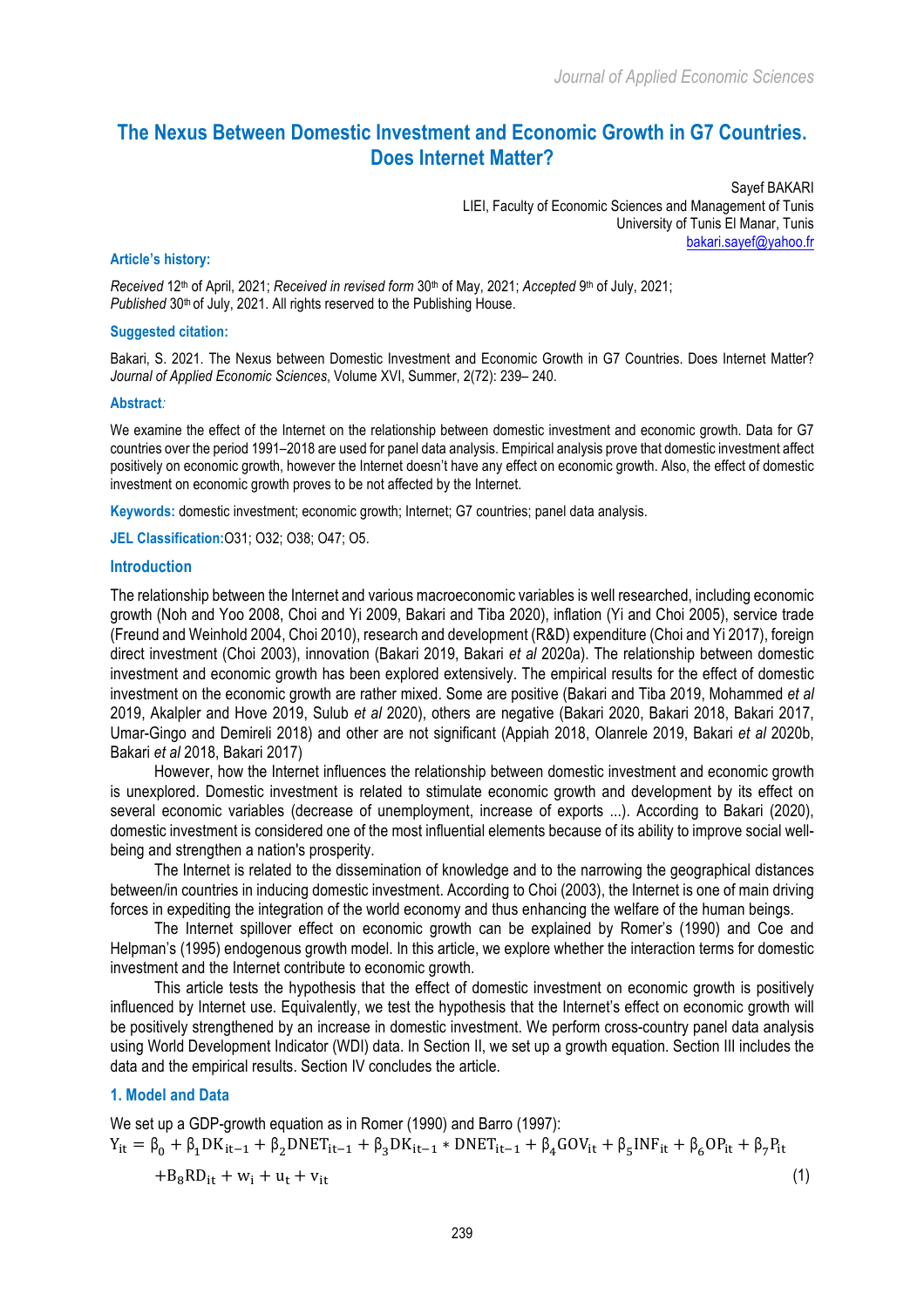*where*:  $w_i$  is a country effect,  $u_t$  is a year effect, and  $v_{it}$  is independent and identically distributed error; DX stands for the growth rate of variable X. Y<sub>it</sub> stands for the GDP growth rate of contry*i*in year *t*; K<sub>it</sub> stands for gross fixed capital formation as a percentage of GDP (Domestic investment). $NET_{it}$  stands for the number of Internet users per hundred people;  $GOV_{it}$  represents the government expenditure as a percentage of GDP;RD<sub>it</sub> stands researchers in R&D/million people. OP<sub>it</sub> stands trade/GDP (%);INF<sub>it</sub> stands inflation, consumer prices (annual %); $P_{it}$  represents annual population growth. The 1-year lagged variables such as  $DK_{it-1}$ , DNET<sub>it-1</sub>, and  $DK_{it-1}$ , DNET<sub>it-1</sub> are used to consider lagged effect and to avoid an endogeneity problem.

Data for G7 countries over the period 1991–2018 are used for panel data analysis. All the variables used are from the WDI, World Bank. Summary statistics for the data are registered in Table 1. The scenic photography of descriptive statistics has been shown by making a boxplot in Figure 1. It shows that mean values are around the median values, which shows that the distribution is approximately normal. There are no extreme or far outliers in the sample. Therefore, our data is appropriate to proceed for panel analysis.



Figure 1. Boxplot of variables

*Source*: Authors' calculations using Eviews 10 software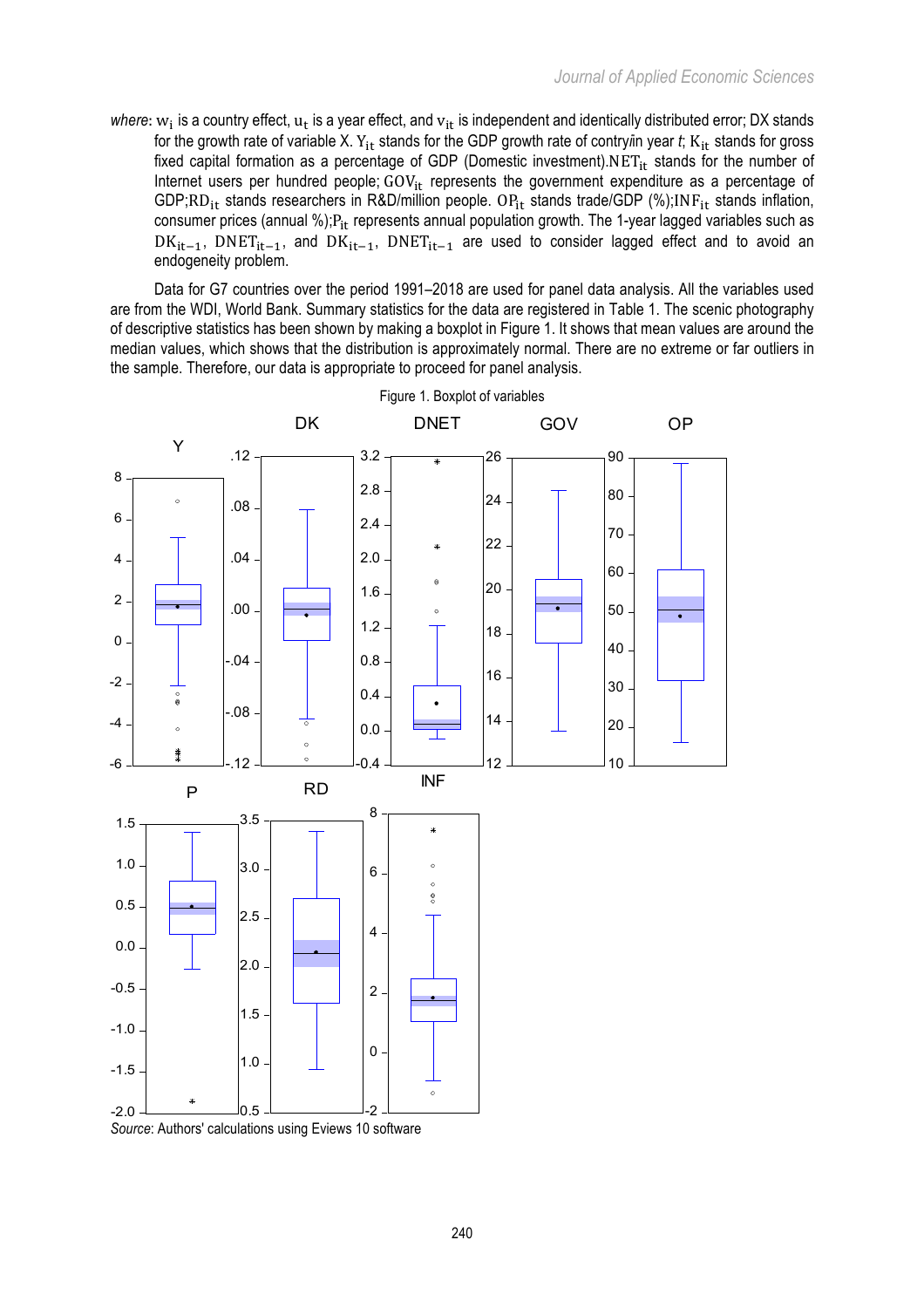# **2. Empirical Results**

Table 2 lists the regression results. We estimated the growth equation (equation 1) by various estimation methods: pooled ordinary least squares (OLS), individual fixed effects, individual random effects, generalized method of moments (GMM) estimation, GMM (Fixed Effect), GMM (Random Effect), two-stage Least Squares (2SLS) estimation, 2SLS (Fixed Effect) and 2SLS (Random Effect).

The aim of the Hausman test is to define and choose our most suitable model, whether fixed or random. If the probability of the Hausman test is minimum 5%, in this case the fixed-effects model is significant and will be kept. However, if the probability of the Hausman test is greater than 5%, then the random effect model is significant and will be possessed. In our case, we have the probability that the Hausman test is less than 5% for a value equal to 0.00%. This indicates that the fixed effects model is significant and will be retained. According to the findings of our estimation and based on the output of the Hausman test in Table 2, Pooled OLS Fixed Effect, GLM Fixed Effect and 2SLS Fixed Effect will be chosen to interpret our results. These latter indicate that domestic investment (DK) has positive effect on economic growth (Y) however the use of Internet (DNET) has not any effect on economic growth (Y).

The estimated coefficients of the interaction terms of the use of Internet and domestic investment (INTER) proved to be positive and not significant through Pooled OLS Fixed Effect, GLM Fixed Effect and 2SLS Fixed Effect. This means that the effect of the use of Internet on economic growth does not affect by the domestic investment and the effect of the domestic investment on economic growth does not affect by the use of Internet.

### **Conclusion**

We hypothesized that the domestic investment strengthens the positive or the negative effect of the use of Internet on economic growth in G7 countries. Empirical results indicate that domestic investment has a positive effect on economic growth but the use of the Internet does not have any effect on economic growth.

Also the interaction terms of the use of Internet and domestic investment proved to be positive and not significant, which mean that the effect of the use of Internet on economic growth does not affect by the domestic investment and the effect of the domestic investment on economic growth does not affect by the use of Internet. Undoubtedly, the Internet offers positive externalities which enhance economic growth. Moreover, by minimizing transaction costs, time and facilitating communication, productivity improves well, then the way to growth. In this perspective, these economies are invited to direct the use of the Internet towards productive means to reap the benefits of the diffusion of the Internet, in terms of dissemination and creation of spillover, know-how, expertise and information dissemination that leads to facilitate the adoption of innovative technologies in production processes and proactively improve the prosperity of this region as a whole.

# **Disclosure statement**

No potential conflict of interest was reported by the author.

# **References**

- [1] Akalpler, E., and Hove, S. 2019. Carbon emissions, energy use, real GDP per capita and trade matrix in the Indian economy-an ARDL approach. *Energy*, 168: 1081–1093. DOI:10.1016/j.energy.2018.12.012
- [2] Appiah, M.O. 2018. Investigating the multivariate Granger causality between energy consumption, economic growth and CO2 emissions in Ghana. *Energy Policy*, 112: 198– 208.
- [3] Bakari, S. 2017a. Appraisal of trade potency on economic growth in Sudan: New empirical and policy analysis, Asian Development Policy Review, *Asian Economic and Social Society*, 5(4): 213-225.
- [4] Bakari, S. 2017b. The long run and short run impacts of exports economic growth: Evidence from Gabon, *Economic Research Guardian, Weissberg Publishing,* 7(1): 40-57.
- [5] Bakari, S 2018. The impact of domestic investment on economic growth new policy analysis from Algeria, *Bulletin of Economic Theory and Analysis*, *BETA Journals,* 3(1): 35-51.
- [6] Bakari, S., Mabrouki, M., and Elmakki, A. 2018. The impact of domestic investment in the industrial sector on economic growth with partial openness: Evidence from Tunisia, *Economics Bulletin*, 38(1): 111-128.
- [7] Bakari, S., and Mabrouki, M. and Othmani, A. 2018. The six linkages between foreign direct investment, domestic investment, exports, imports, labor force and economic growth: new empirical and policy analysis from Nigeria, *Journal of Smart Economic Growth*, 3(1): 25-43.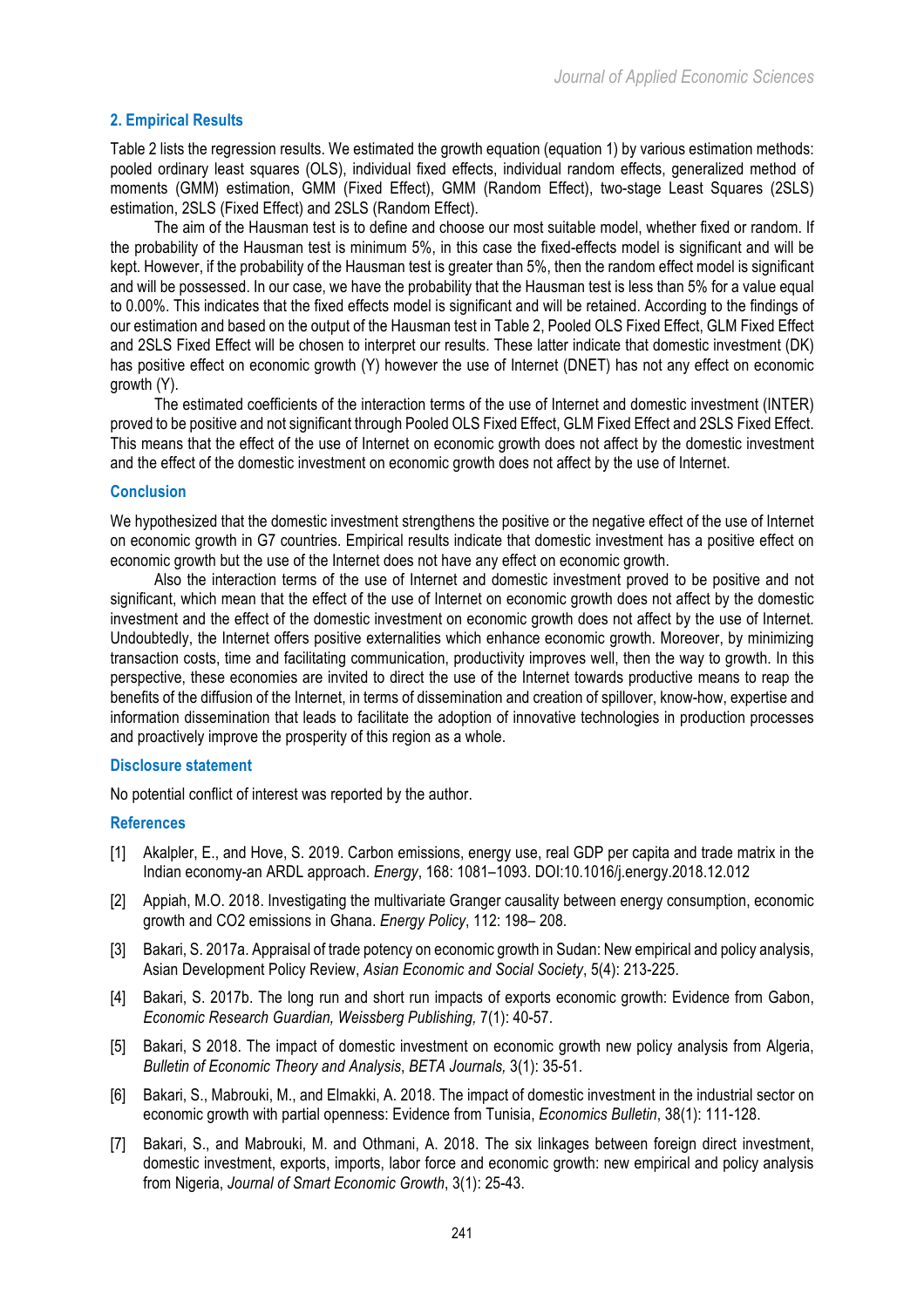- [8] Bakari, S. 2019a. If France continues this strategy, taxes will destroy domestic investment and economic growth, *Journal of Smart Economic Growth*, 4(1): 31-45.
- [9] Bakari, S. 2019b. Innovation and economic growth: Does Internet matter? *MPRA Paper 94851, University Library of Munich, Germany.*
- [10] Bakari, S., and Tiba, S 2019. The impact of trade openness, foreign direct investment and domestic investment on economic growth: New evidence from Asian developing countries, *Economic Research Guardian, Weissberg Publishing*, 9(1): 46-54.
- [11] Bakari, S., Tiba, S., and Fakraoui, N. 2019. Does domestic investment contribute to economic growth in Uruguay? What did the empirical facts say? *Journal of Smart Economic Growth,* 4(2).
- [12] Bakari, S, Tiba, and Mabrouki, M 2020. An exploratory study of the causality between internet use, innovation, and economic growth in Tunisia: An indispensable case analysis, *MPRA Paper 100610, University Library of Munich, Germany.*
- [13] Bakari, S., and Tiba, S, 2020. The Impact of Internet on economic growth in North Africa: New empirical and policy analysis, *MPRA Paper 100609, University Library of Munich, Germany.*
- [14] Barro, R.J. 1997. *Determinants of Economic Growth. Cambridge*, MA:The MIT Press. DOI:10.3386/w5698
- [15] Choi, C. 2003. Does the Internet stimulate inward foreign direct investment? *Journal of Policy Modeling*, 25(4): 319–326. DOI: 10.1016/S0161-8938(02)00202-8
- [16] Choi, C. 2010. The effect of the Internet on service trade. *Economics Letters*, 109(2): 102–104. DOI: 10.1016/j.econlet.2010.08.005
- [17] Choi, C., and Yi, M.H. 2009. The effect of the Internet on economic growth: Evidence from cross-country panel data. *Economics Letters*, 105(1): 39–41. DOI: 10.1016/j.econlet.2009.03.028
- [18] Coe, D.T., and Helpman, E. 1995. International R&D Spillovers. *European Economic Review,* 39(5): 859– 887. DOI:10.1016/0014-2921(94)00100-E
- [19] Freund, C., and Weinhold, D. 2004. The effect of the Internet on international trade. *Journal of International Economics,* 62: 171–189. DOI: 10.1016/S0022-1996(03)00059-X
- [20] Gingo, H.U., and Demireli, E. 2018. Analysis of the effect of foreign direct investment on economic growth: The case of Ghana. *International Journal of Contemporary Economics and Administrative Sciences*, 7(34): 119-138.
- [21] Mohamed, M., Singh, J.K., and Chung-Yee, L. 2013. Impact of foreign direct investment and domestic investment on economic growth of Malaysia. *Malaysian Journal of Economic Studies*. 50(1): 21-35, 2013.
- [22] Noh, Y.-H., and Yoo, K. 2008. Internet, inequality and growth, *Journal of Policy Modeling*, 30(6): 1005–1016. DOI: 10.1016/j.jpolmod.2007.06.016
- [23] Olanrele, I.A 2019. Structural breaks, electricity generation and economic growth in Nigeria. *The Economics and Finance Letters*, 6(2): 170-177.
- [24] Romer, P.M. 1990. Endogenous technological change. *Journal of Political Economy*, 98(5, Part 2): 71–102. DOI: 10.1086/261725
- [25] Sulub, Y.A, Hamid, Z., and Nazri, M.N.M. 2020. Renewable energy supply and economic growth in Malaysia: An application of bounds testing and causality analysis. *International Journal of Energy Economics and Policy*, 10(3): 255-264.
- [26] Yi, M.H., and Choi, C. 2005. The effect of the Internet on inflation: Panel data evidence. *Journal of Policy Modeling,* 27: 885–889. DOI: 10.1016/j.jpolmod.2005.06.008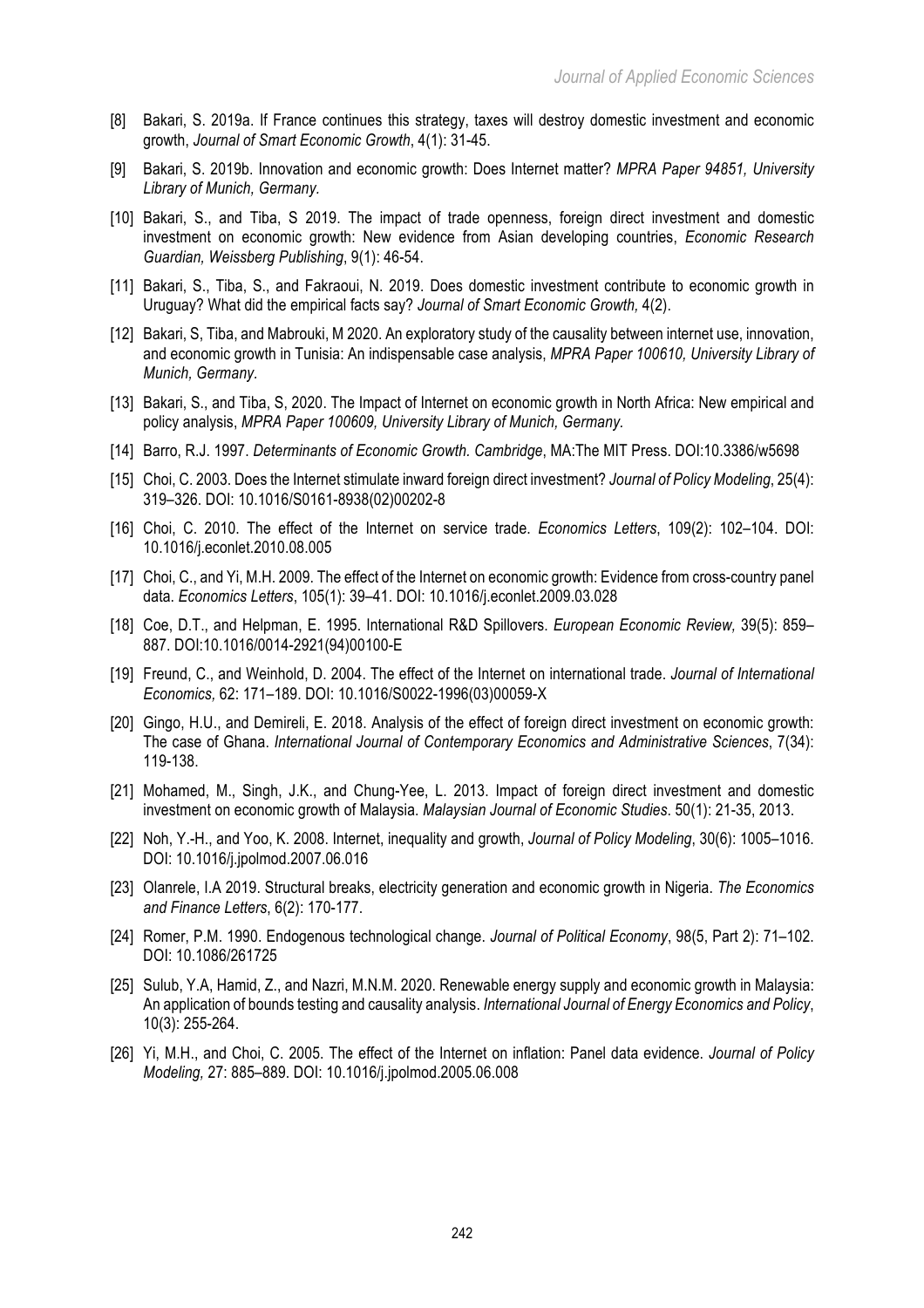# **APPENDIX Tables**

Y DK DNET GOV INF OP P RD Mean | 1.717912 | -0.003606 | 0.317553 | 19.14435 | 1.834660 | 48.74383 | 0.500996 Median 1.859126 0.002055 0.079631 19.36864 1.768577 50.70017 0.483832 Maximum 1 6.868609 0.079442 3.150659 24.52714 7.461783 88.67084 1.409247 Minimum 1 -5.697152 -0.115852 -0.092234 13.59949 -1.352837 16.01388 -1.853715 Std. Dev. 1.868528 0.032142 0.463328 2.643670 1.325765 18.31062 0.448219 Skewness 0.645429 -1.119396 -0.689914 2.303299 -0.099341 0.717644 0.028030 -0.591981 Kurtosis 1 5.864620 3.523031 10.80678 2.520272 4.894795 2.289990 5.409600 2.053003 Jarque-Bera 107.9489 17.14772 647.0618 2.201843 46.14410 4.142595 58.86484 Probability 0.000000 0.000189 0.000000 0.332565 0.000000 0.126022 0.000000 Sum 0.054951 336.7107 -0.681495 60.01755 3752.292 359.5934 9553.792 98.19524 Sum Sq. Dev. 680.8222 0.194222 40.35841 1362.853 342.7424 65379.33 39.17560 Observations 196 189 189 196 196 196 196 196 196

Table 1. Statistics

*Source:* Authors' calculations using Eviews 10 software

### Table 2. Panel estimation models

| Dependent Variable: Y |               |                            |                                    |               |                            |                      |             |                      |                |  |
|-----------------------|---------------|----------------------------|------------------------------------|---------------|----------------------------|----------------------|-------------|----------------------|----------------|--|
| Method                | Pooled OLS    | Pooled OLS Fixed<br>Effect | Pooled OLS<br><b>Random Effect</b> | <b>GMM</b>    | <b>GMM Fixed</b><br>Effect | <b>GMM</b><br>Random | 2SLS        | 2SLS Fixed<br>Effect | 2SLS<br>Random |  |
| C                     | 3.003574**    | 2.269230**                 | 2.408247**                         | 3.003574**    | 2.269230**                 | 2.408247**           | 3.003574**  | 2.269230**           | 2.408247**     |  |
|                       | (1.309766)    | (1.061796)                 | (1.045964)                         | (1.309766)    | (1.061796)                 | (1.045964)           | (1.309766)  | (1.061796)           | (1.045964)     |  |
| <b>DK</b>             | 43.36928***   | 22.16952***                | 30.88356***                        | 43.36928***   | 22.16952***                | 30.88356***          | 43.36928*** | 22.16952***          | 30.88356***    |  |
|                       | (4.346661)    | (4.236097)                 | (3.883537)                         | (4.346661)    | (4.236097)                 | (3.883537)           | (4.346661)  | (4.236097)           | (3.883537)     |  |
| <b>DNET</b>           | .136623***    | $-0.347743$                | 0.557477                           | 1.136623***   | $-0.347743$                | 0.557477             | 1.136623*** | $-0.347743$          | $0.557477**$   |  |
|                       | (0.354498)    | (0.489641)                 | (0.376490)                         | (0.354498)    | (0.489641)                 | (0.376490)           | (0.354498)  | (0.489641)           | (0.376490)     |  |
| <b>INTER</b>          | $-35.8064***$ | -4.650595                  | $-18.24409**$                      | $-35.8064***$ | -4.650595                  | -18.24409**          | -35.8068*** | -4.650595            | $-18.2440***$  |  |
|                       | (10.39975)    | (8.867837)                 | (8.443539)                         | (10.39975)    | (8.867837)                 | (8.443539)           | (10.39975)  | (8.867837)           | (8.443539)     |  |